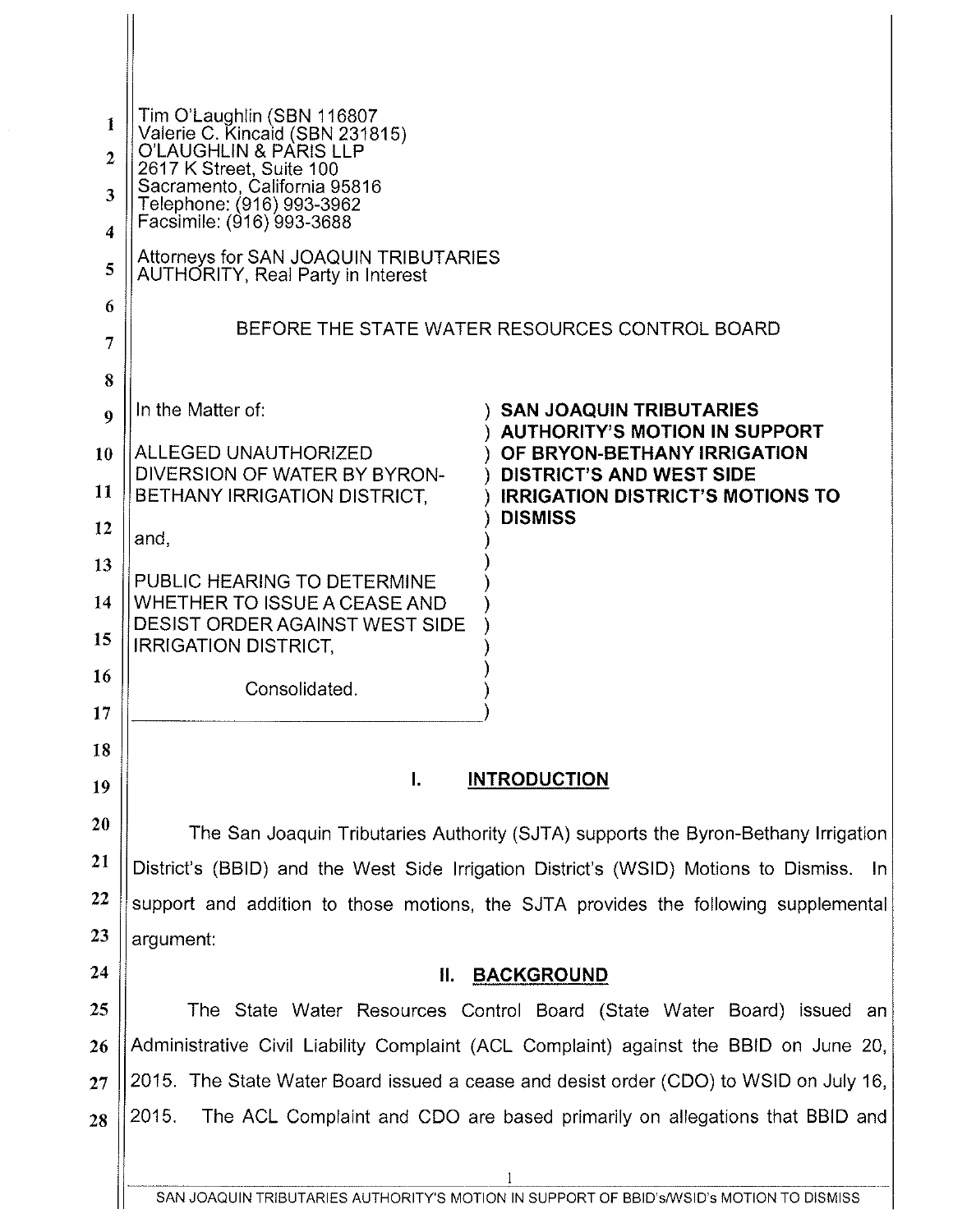1 2 3 4 5 WSID continued to divert after receiving the May 1, 2015 and June 12, 2015 Notices of Unavailability (Curtailment Notice). The ACL Complaint, COO, and Curtailment Notice were based on the State Water Board staff's water availability analysis (WAA) and subsequent determination that there was not sufficient water to serve certain groups of water users. The WAA and subsequent determinations of water availability were made by State Water Board staff and never adopted by the State Water Board.

### 8 Ill. **ARGUMENT**

6

7

12

13

14

15

16

# $9 \parallel$  A. Legal Reasons in Support of Motion to Dismiss 10 1. The State Water Board Acted Outside Its Authority To Curtail Water Users

 $\begin{array}{c|c|c|c|c|c|c|c|c} \hline \textbf{1} & \textbf{1} & \textbf{1} & \textbf{1} & \textbf{1} & \textbf{1} & \textbf{1} \\ \hline \textbf{1} & \textbf{1} & \textbf{1} & \textbf{1} & \textbf{1} & \textbf{1} & \textbf{1} & \textbf{1} & \textbf{1} & \textbf{1} & \textbf{1} \\ \hline \textbf{1} & \textbf{1} & \textbf{1} & \textbf{1} & \textbf{1} & \textbf{1} & \textbf{1} & \textbf{1} & \textbf{1}$ curtailment authority during drought. (Water Code, §1058.5.) This section outlines the process through which the State Water Board may curtail water users during drought; specifically, section 1058.5 allows the State Water Board to adopt emergency regulations to curtail water users. There is no other section of the Water Code that authorizes the State Water Board to curtail water users. The State Water Board simply does not have the authority to curtail water users outside its authority to adopt emergency regulations.

## 17 18

19

20

21

22

23

24

25

## 2. The State Water Board's Actions Amount To Unlawful And Underground Regulation

The SJTA supports the BBID's and WSID's Motions to Dismiss based on curtailment amounting to an underground regulation. We will not repeat the arguments made in the WSID and BBID motions. However, in addition to these arguments, the SJTA would like to emphasize that never before has the State Water Board curtailed water right holders in the manner it did in 2015. Previously, the State Water Board has only curtailed water users through regulation or order. Both regulatory action and orders involve notice, hearing, approval by the State Water Board, and are immediately appealable.

26

 $III$ 

Iff

- 27
- 28 Iff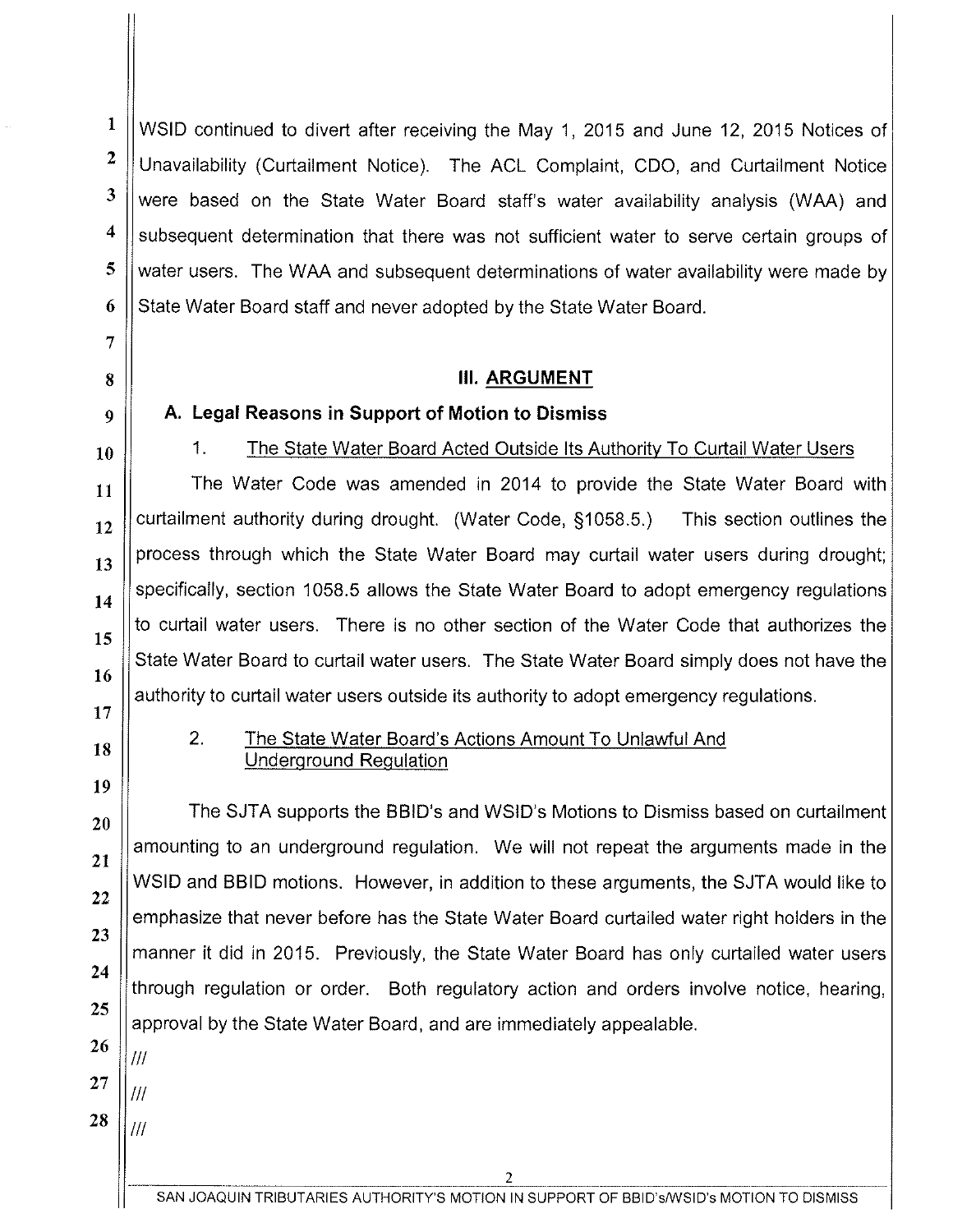In 2014, the State Water Board used its newly granted authority in Water Code §1058.5 to enact an emergency curtailment regulation. The draft regulation was proposed by State Water Board staff. The draft resolution was circulated for public comment. The State Water Board considered the draft regulation, held a public workshop of the draft regulation, made changes to the draft regulation, and adopted the regulation through vote and resolution.

The State Water Board's development of Term 91 curtailment was similarly rigorous in process. the State Water Board adopted the methodology that would trigger Term 91 through hearings in front of the State Water Board and adopted through a State Water Board Order. (State Water Board Order, 81-15.) During the 1977-78 drought, the State Water Board did not develop curtailment regulations. Staff did not make determinations of water availability. Staff did not issue a general order to groups of water right holders to stop diverting water. Instead, the State Water Board relied on its existing authority to individually review specific diversions and complaints. During this individualized process, the State Water Board handled over 200 complaints and held more than 30 enforcement hearings. These processes allowed individual water right holders the ability to present and question evidence prior to a determination of whether water was available for the individual diversion. In addition, after the hearing, the State Water Board issued a determination that was immediately appealable.

The water availability determinations made in 2015 have none of the abovedescribed procedural characteristics; there was no notice, no hearing, no official action or approval, and no opportunity to appeal the determination.

## **B. Policy Reasons in Support of Motion to Dismiss**

**23 24**  In addition to the legal reasons, there are several significant policy reasons the State Water Board should consider dismissing the enforcement actions based on the 2015 determination that water was not available for pre-1914 water right holders. One of these policy considerations is the failure of State Water Board staff to follow the express direction of the State Water Board as set forth in Resolution 2014-0031.

**28**  Ill

I

**2** 

3

**4** 

**5** 

6

7

8

 $\boldsymbol{Q}$ 

**10** 

**11** 

**12** 

**13** 

**14** 

**15** 

**16** 

**17** 

**18** 

**19** 

**20** 

**21** 

**22** 

**25** 

**26** 

27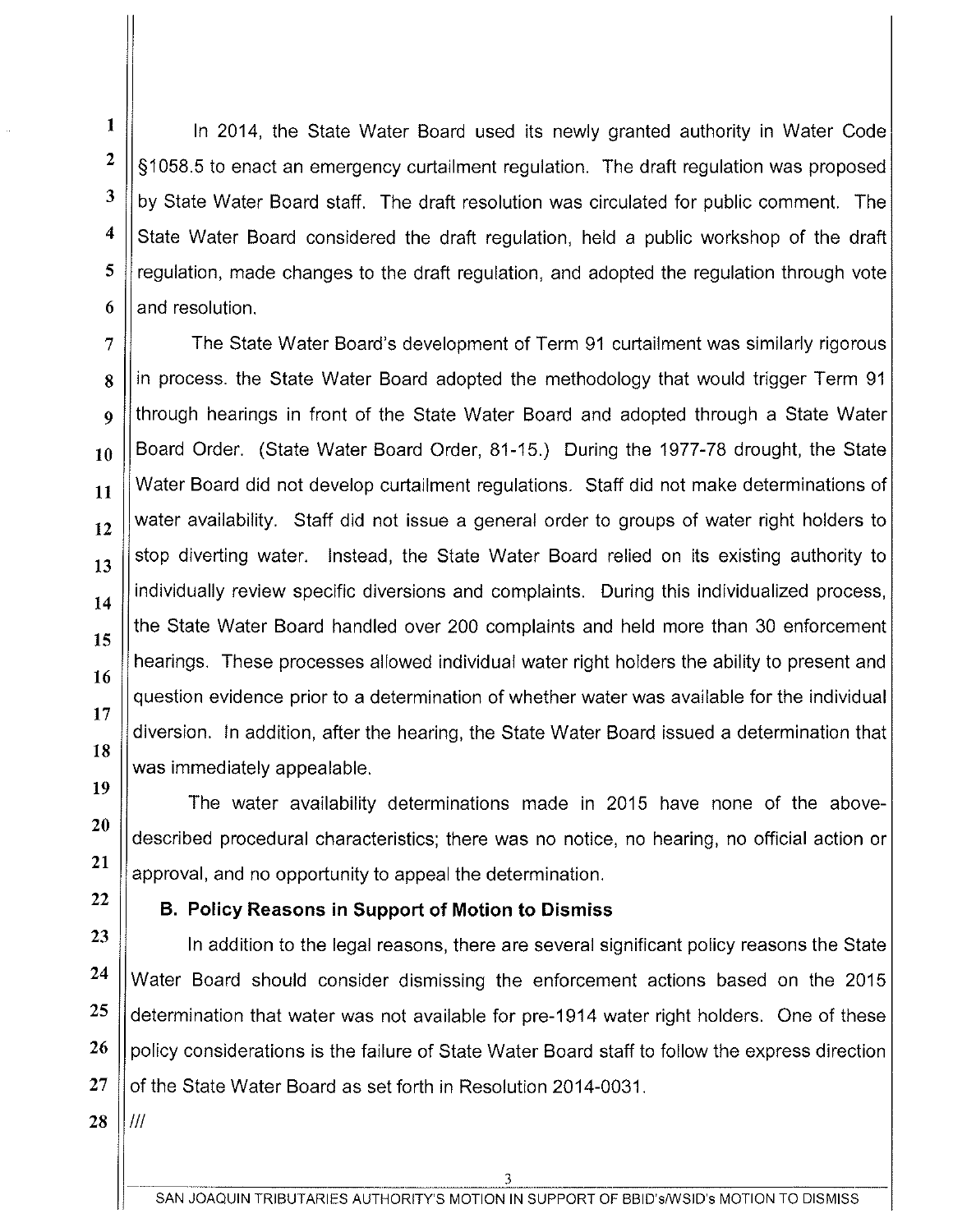**1**  2 3 **4**  The State Water Board adopted emergency curtailment regulations for post-1914 diversions in 2014. The State Water Board considered, but declined to adopt, emergency regulations to curtail pre-1914 water rights that same year. During the State Water Board meetings at which the Board considered the curtailment regulations, the State Water Board pledged to develop a methodology for curtailment through a rigorous stakeholdersupported process.

During the July 1, 2014 State Water Board meeting, the State Water Board Chair pledged support for a process through which stakeholders have the "opportunity to understand and challenge the basis" for the curtailment methodology. (State Water Board meeting on July 1, 2014, Archived Copy 2 of 3, at 3:54:40.) Board Member Steven Moore also recognized the importance of developing a methodology in a formal setting, stating: "We talked about a stakeholder process or meeting prior to issuance of orders. I hope we can accomplish this through a draft order kind of process, invitation for comment, on specific bases of the decision . . . I would be comfortable with the suggestion of having a hearing on the hydrology concurrent with any decision .. it would focus us on technical information ... and be transparent on our knowledge basis on supply and demand." (State Water Board meeting on July 1, 2014, Archived Copy 3 of 3, at 10:40.) Board Member Tam Doduc similarly understood the need for State Water Board action and a public stakeholder process: "I agree with Board Member D'Adamo, we as a board have an obligation and a responsibility to tackle these issues ourselves and not just delegate it to [staff] ... as much as I am not fond of touchy and feely discussions, but I think it is important because the magnitude of these topics are so critical and because we do need this to have a level of trust moving forward so that we can achieve the results we want." (State Water Board meeting on July 1, 2014, Archived Copy 2 of 3, at 18:10.)

Fran Spivey-Weber also prioritized a stakeholder process: "We have a lot of deficits in data collection ... I see all of these processes as heading toward a more robust system . . . where everyone knows what is going on and it is quite open . . .working with [stakeholders] ... to fill in the gaps is a high priority." (State Water Board meeting on July 1, 2014, Archived Copy 2 of 3, at 6:45.)

26

27

28

5

6

7

8

9

**10** 

**11** 

**12** 

**13** 

**14** 

**15** 

**16**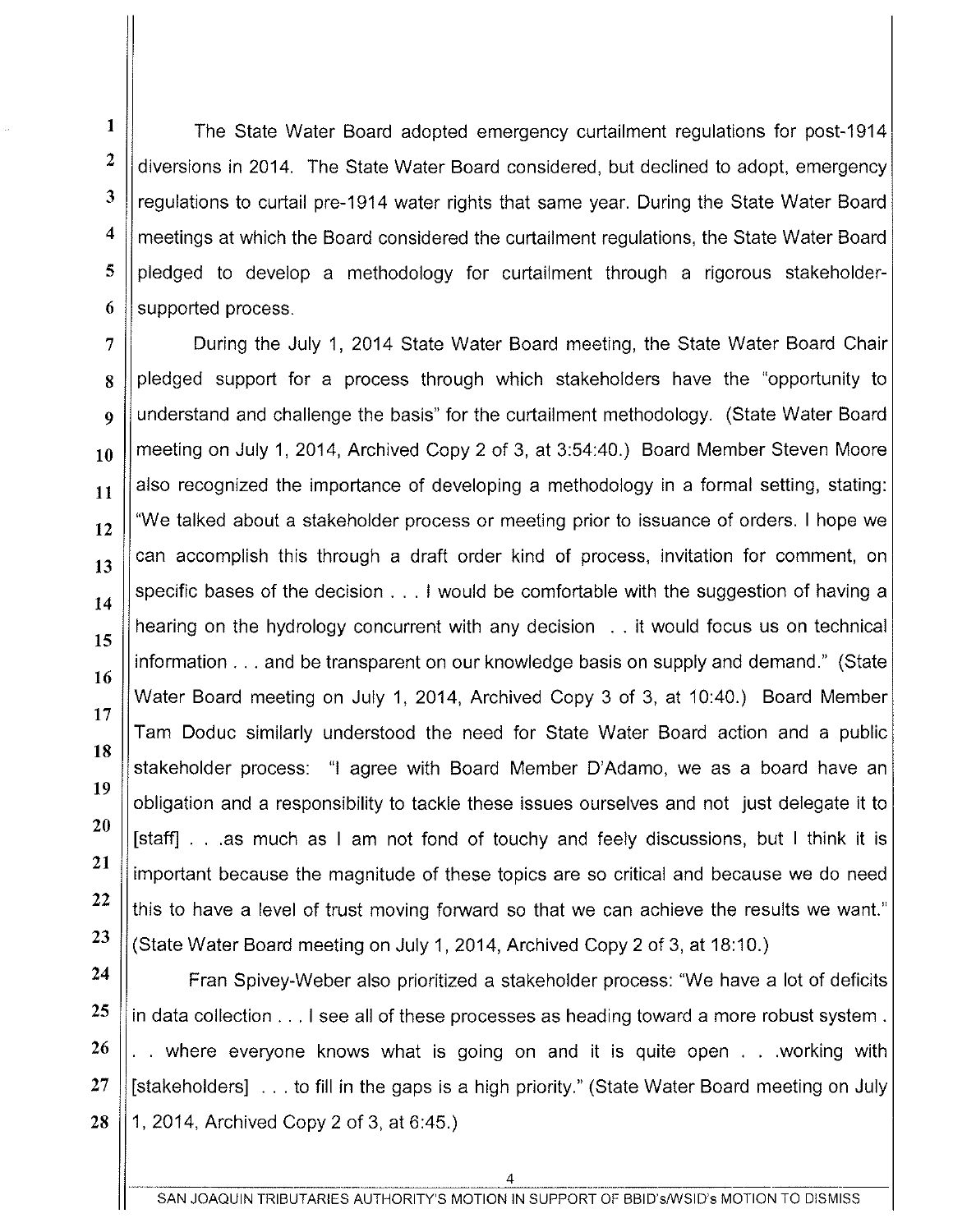**1**  3 Board Member Doduc requested staff include these procedural protections in the Resolution: "I would suggest that in the resolution we plan ahead, should we find ourselves in similar position next year, and put together some kind of a process involving the stakeholders to develop that information, to develop a process of some kind... so that we can be in a better position next year." (State Water Board meeting on July 1, 2014, Archived Copy 2 of 3, at 53:35.)

The sentiments of the State Water Board members were memorialized in Resolution 2014-0031. Resolution 2014-0031 required State Water Board staff to develop a curtailment methodology with stakeholders to "refine data and gather input on how to most effectively implement and enforce the water rights priority system in future dry years." (Resolution 2014-0031, at para 22.) In addition, Resolution 2014-0031 required that the Executive Director provide a report with recommendations from the stakeholder process to the Board by January 31, 2015.

This stakeholder process did not occur. Staff did not work with stakeholders to develop a methodology for curtailment. The Executive Director did not provide a report with recommendations regarding the methodology for curtailment, as required by the Resolution. State Water Board staff did not act in compliance with the direction of the State Water Board.

In direct contrast to the sentiments that were repeatedly expressed by board members of a need for due process and stakeholder participation, and in contravention to Resolution 2014-0031 which memorialized the need for stakeholder involvement, the State Water Board staff took unilateral action in this matter. State Water Board staff relied on the regulatory framework that existed in 2014 and simply implemented the same methodology at a staff-level. Thus, not only did staff fail to adopt a new methodology, they used the same methodology from the expired curtailment regulation and failed to properly re-adopt the regulations by providing notice, allowing public comment, and/or obtaining State Water Board approval.

27 Ill

2

**4** 

**5** 

6

7

**8** 

**9** 

**10** 

**11** 

**12** 

**13** 

**14** 

**15** 

**16** 

**17** 

**18** 

**19** 

**20** 

**21** 

**22** 

23

**24** 

**25** 

**26** 

**28**  Ill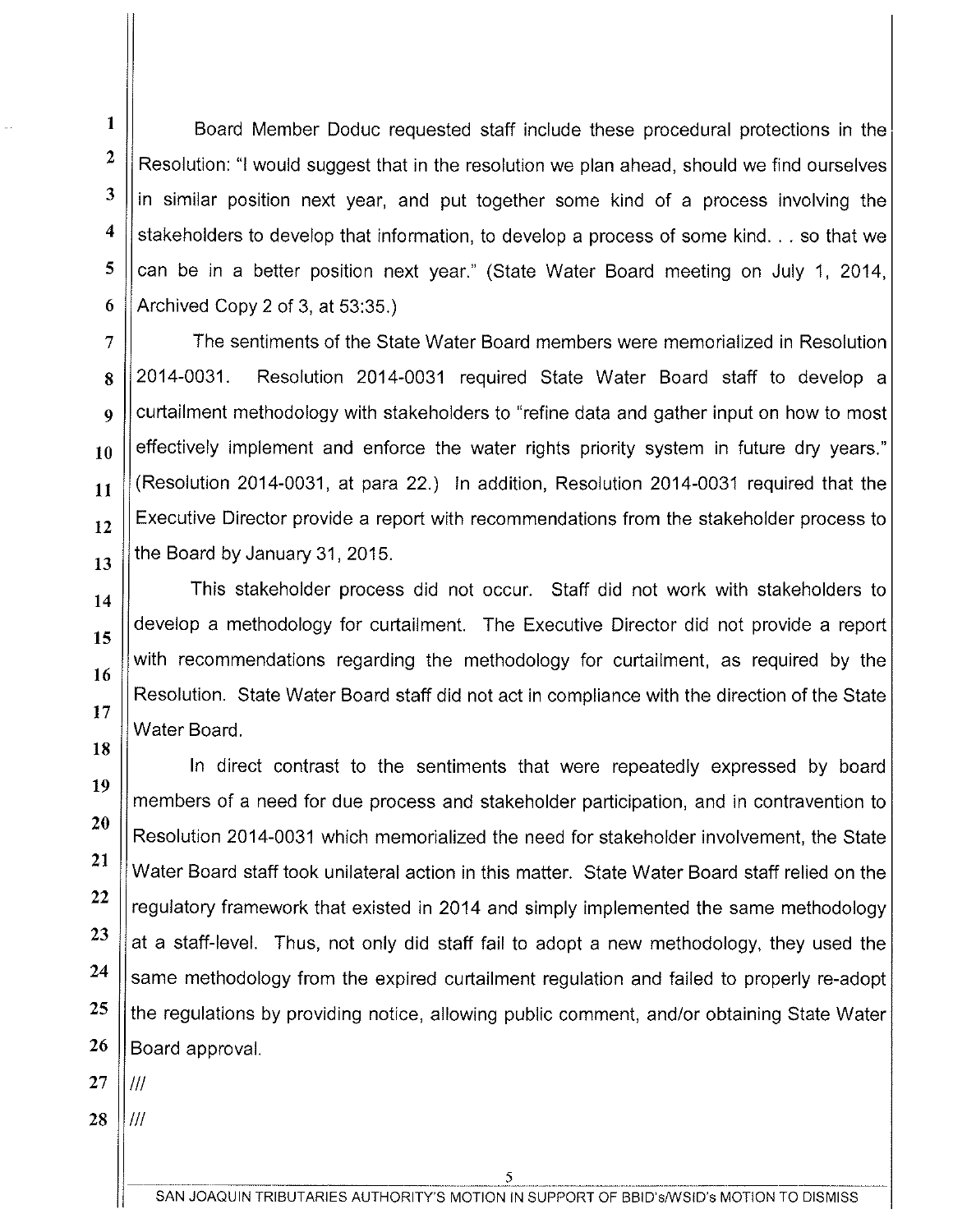| $\mathbf{1}$<br>$\overline{\mathbf{c}}$ | The SJTA respectfully urges the State Water Board dismiss the BBID and WSID                   |  |  |
|-----------------------------------------|-----------------------------------------------------------------------------------------------|--|--|
| $\mathbf{3}$                            | enforcement actions and begin the stakeholder process as required by previous State           |  |  |
|                                         | Water Board action.                                                                           |  |  |
| $\overline{\mathbf{4}}$                 |                                                                                               |  |  |
| 5                                       | DATED: February 22, 2016<br>O'LAUGHLIN & PARIS LLP                                            |  |  |
| 6                                       |                                                                                               |  |  |
| $\overline{7}$                          | Valent Vincia<br>By:                                                                          |  |  |
| 8                                       | <b>TIM O'LAUGHLIN</b>                                                                         |  |  |
| 9                                       | VALERIE KINCAID, Attorneys for<br>SAN JOAQUIN TRIBUTARIES AUTHORITY                           |  |  |
| 10                                      |                                                                                               |  |  |
| 11                                      |                                                                                               |  |  |
| 12                                      |                                                                                               |  |  |
| 13                                      |                                                                                               |  |  |
| 14                                      |                                                                                               |  |  |
| 15                                      |                                                                                               |  |  |
| 16                                      |                                                                                               |  |  |
| 17                                      |                                                                                               |  |  |
| 18                                      |                                                                                               |  |  |
| 19<br>20                                |                                                                                               |  |  |
| 21                                      |                                                                                               |  |  |
| 22                                      |                                                                                               |  |  |
| 23                                      |                                                                                               |  |  |
| 24                                      |                                                                                               |  |  |
| 25                                      |                                                                                               |  |  |
| 26                                      |                                                                                               |  |  |
| 27                                      |                                                                                               |  |  |
| 28                                      |                                                                                               |  |  |
|                                         |                                                                                               |  |  |
|                                         | 6<br>SAN JOAQUIN TRIBUTARIES AUTHORITY'S MOTION IN SUPPORT OF BBID'S/WSID'S MOTION TO DISMISS |  |  |
|                                         |                                                                                               |  |  |

II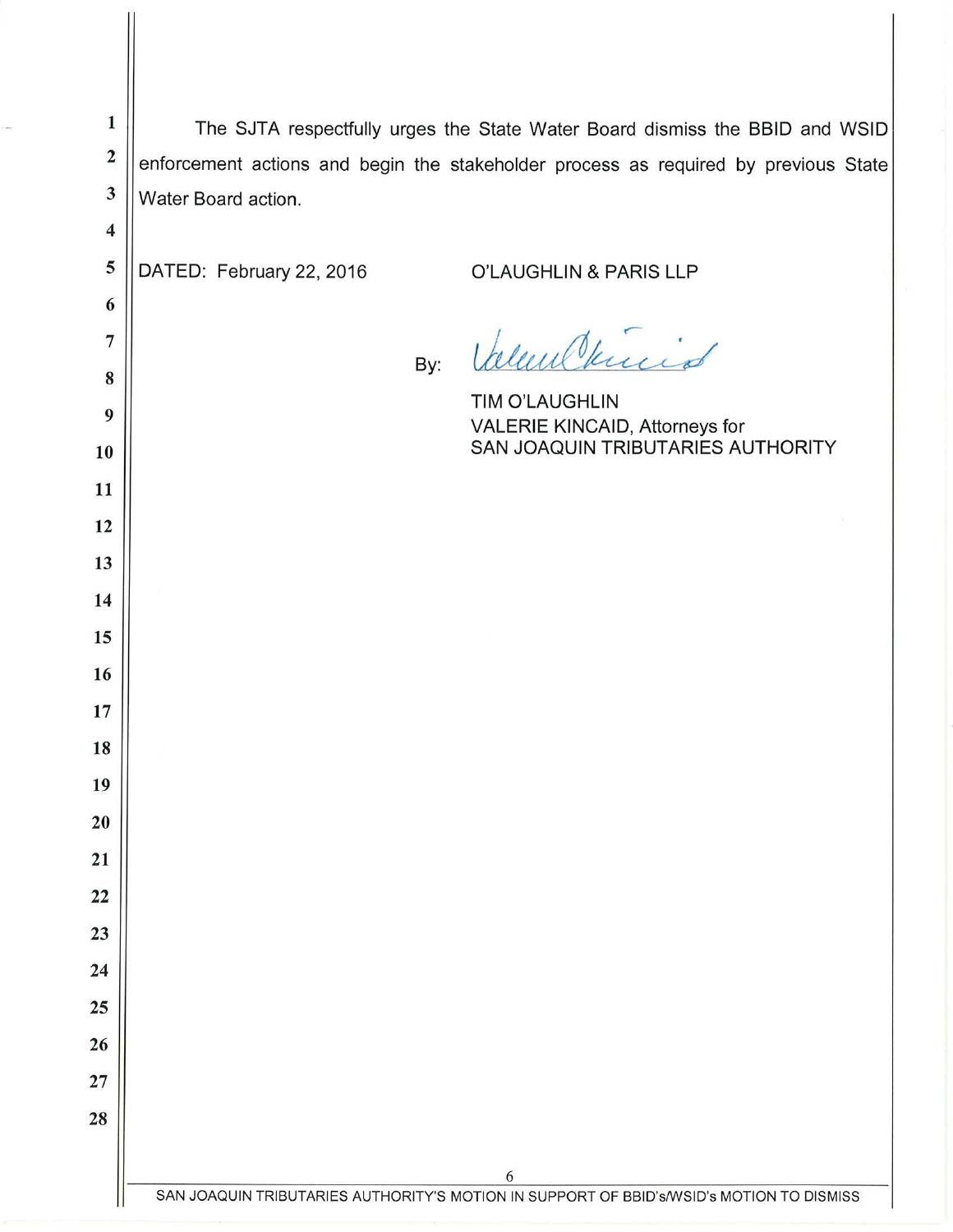| 1                | Re:<br>SWB - BBID-ACL/WSID-CDO Consolidated Hearings                                                                                                                                                                                     |  |  |
|------------------|------------------------------------------------------------------------------------------------------------------------------------------------------------------------------------------------------------------------------------------|--|--|
| 2                | <b>PROOF OF SERVICE BY MAIL</b>                                                                                                                                                                                                          |  |  |
| 3                | (Government Code §11440.20)                                                                                                                                                                                                              |  |  |
| $\boldsymbol{4}$ |                                                                                                                                                                                                                                          |  |  |
| 5                | I, Linda L. Wood, declare that:                                                                                                                                                                                                          |  |  |
| 6                | I am employed in the County of Sacramento, State of California. I am over the age of                                                                                                                                                     |  |  |
| $\overline{7}$   | eighteen years and not a party to the within cause. My business address is 2617 K Street,<br>Suite 100, Sacramento, CA 95814. On this date, in the following manner, I served the                                                        |  |  |
| 8                | foregoing document(s) identified as:                                                                                                                                                                                                     |  |  |
| 9                | SAN JOAQUIN TRIBUTARIES AUTHORITY'S MOTION IN SUPPORT OF BYRON-                                                                                                                                                                          |  |  |
| 10               | BETHANY IRRIGATION DISTRICT'S AND WEST SIDE IRRIGATION DISTRICT'S<br><b>MOTIONS TO DISMISS</b>                                                                                                                                           |  |  |
| 11               |                                                                                                                                                                                                                                          |  |  |
| 12               |                                                                                                                                                                                                                                          |  |  |
| 13               | $\triangleright \triangleright \triangleright \triangleright$ E-MAIL [CCP §1010.6]: Based on pending consent of the parties, and/or court order<br>or an agreement of the parties to accept service by e-mail, I caused the documents to |  |  |
| 14               | be sent to the following persons at the following e-mail address, and did not receive,<br>within a reasonable time after the transmission, any electronic message or other<br>indication that the transmission was unsuccessful:         |  |  |
| 15               |                                                                                                                                                                                                                                          |  |  |
| 16               | <b>PERSONAL DELIVERY</b> [CCP §415.10] I arranged to have the documents personally                                                                                                                                                       |  |  |
| 17               | delivered to the office of the persons identified below on                                                                                                                                                                               |  |  |
| 18               | SEE ATTACHED SERVICE LIST                                                                                                                                                                                                                |  |  |
| 19               |                                                                                                                                                                                                                                          |  |  |
| 20               | I declare under penalty of perjury under the laws of the State of California that the                                                                                                                                                    |  |  |
| 21               | foregoing is true and correct. Executed this 22 <sup>nd</sup> day of February, 2016, at Sacramento,                                                                                                                                      |  |  |
| 22               | California.                                                                                                                                                                                                                              |  |  |
| 23               |                                                                                                                                                                                                                                          |  |  |
| 24               |                                                                                                                                                                                                                                          |  |  |
| 25               | By:                                                                                                                                                                                                                                      |  |  |
| 26               | Linda L. Wood, Legal Assistant                                                                                                                                                                                                           |  |  |
| 27               |                                                                                                                                                                                                                                          |  |  |
| 28               |                                                                                                                                                                                                                                          |  |  |
|                  |                                                                                                                                                                                                                                          |  |  |
|                  | 1                                                                                                                                                                                                                                        |  |  |
|                  | SAN JOAQUIN TRIBUTARIES AUTHORITY'S PROOF OF SERVICE - MOTION IN SUPPORT OF MOTIONS TO DISMISS BRIEF                                                                                                                                     |  |  |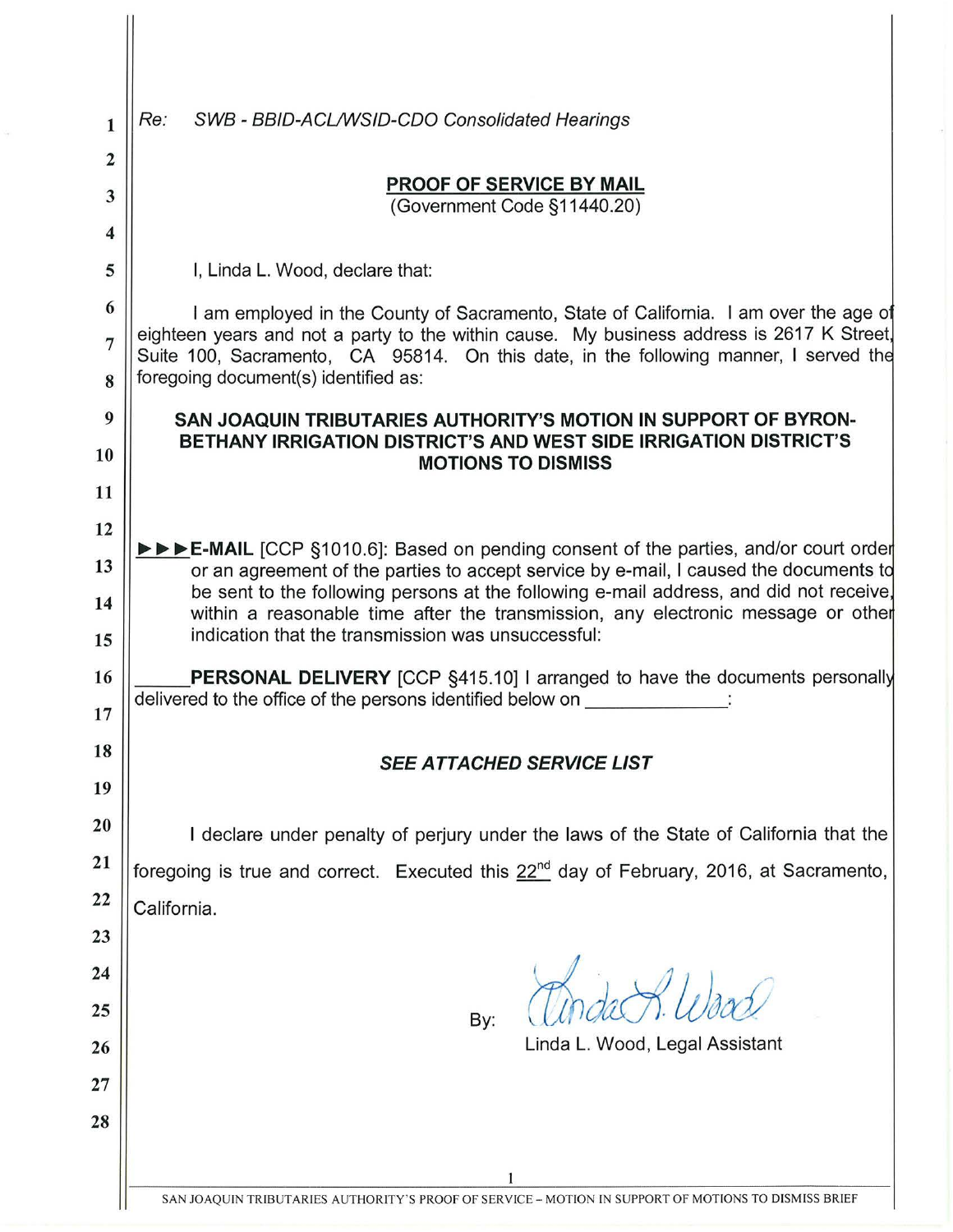# BYRON-BETHANY IRRIGATION DISTRICT ADMINISTRATIVE CIVIL LIABILITY HEARING<br>(09/02/15; Revised 09/10/15; Revised 10/06/16; Revised 10/22/15)

| $1000$ and $100000$ and $100000$ and $100000$ and $100000$ and $1000000$ and $100000$ and $100000$<br><b>Division of Water Rights</b> | <b>Byron Bethany Irrigation District</b>        |
|---------------------------------------------------------------------------------------------------------------------------------------|-------------------------------------------------|
| <b>Prosecution Team</b>                                                                                                               | Daniel Kelly                                    |
| Andrew Tauriainen, Attorney III                                                                                                       | Somach Simmons & Dunn                           |
| <b>SWRCB Office of Enforcement</b>                                                                                                    | 500 Capitol Mall, Suite 1000,                   |
| 1001   Street,                                                                                                                        | Sacramento, CA 95814                            |
| 16th Floor                                                                                                                            | dkelly@somachlaw.com                            |
| Sacramento, CA 95814                                                                                                                  |                                                 |
| andrew tauriainen@waterboards.ca.gov                                                                                                  |                                                 |
| <b>Patterson Irrigation District</b>                                                                                                  | <b>City and County of San Francisco</b>         |
| <b>Banta-Carbona Irrigation District</b>                                                                                              | Jonathan Knapp                                  |
| The West Side Irrigation District                                                                                                     | Office of the City Attorney                     |
| Jeanne M. Zolezzi                                                                                                                     | 1390 Market Street, Suite 418                   |
| Herum\Crabtree\Suntag                                                                                                                 | San Francisco, CA 94102                         |
| 5757 Pacific Ave., Suite 222                                                                                                          |                                                 |
| Stockton, CA 95207                                                                                                                    | jonathan.knapp@sfgov.org                        |
| jzolezzi@herumcrabtree.com                                                                                                            | Robert E. Donlan                                |
|                                                                                                                                       |                                                 |
|                                                                                                                                       | Ellison, Schneider & Harris LLP                 |
|                                                                                                                                       | 2600 Capitol Ave, Suite 400                     |
|                                                                                                                                       | Sacramento CA 95816                             |
|                                                                                                                                       | (916) 447-2166                                  |
|                                                                                                                                       | red@eslawfirm.com                               |
| <b>Central Delta Water Agency</b>                                                                                                     | <b>California Department of Water Resources</b> |
| Jennifer Spaletta                                                                                                                     | Robin McGinnis, Attorney                        |
| Spaletta Law PC                                                                                                                       | PO Box 942836                                   |
| PO Box 2660                                                                                                                           | Sacramento, CA 94236-0001                       |
| Lodi, CA 95241                                                                                                                        | robin mcginnis@water.ca.gov                     |
| jennifer@spalettalaw.com                                                                                                              |                                                 |
|                                                                                                                                       |                                                 |
| Dante Nomellini and Dante Nomellini, Jr.                                                                                              |                                                 |
| Nomellini, Grilli & McDaniel                                                                                                          |                                                 |
| ngmplcs@pacbell.net                                                                                                                   |                                                 |
| dantejr@pacbell.net                                                                                                                   |                                                 |
| <b>Richard Morat</b>                                                                                                                  | <b>San Joaquin Tributaries Authority</b>        |
| 2821 Berkshire Way                                                                                                                    | Valerie C. Kincaid                              |
| Sacramento, CA 95864                                                                                                                  | O'Laughlin & Paris LLP                          |
| rimorat@gmail.com                                                                                                                     | 2617 K Street, Suite 100                        |
|                                                                                                                                       | Sacramento, CA 95814                            |
|                                                                                                                                       | vkincaid@olaughlinparis.com                     |
|                                                                                                                                       | wood@olaughlinparis.com                         |
| <b>South Delta Water Agency</b>                                                                                                       | <b>State Water Contractors</b>                  |
| John Herrick, Esq.                                                                                                                    | Stefani Morris, Attorney                        |
| 4255 Pacific Ave., Suite 2                                                                                                            | 1121 L Street, Suite 1050                       |
| Stockton, CA 95207                                                                                                                    | Sacramento, CA 95814                            |
| jherrlaw@aol.com                                                                                                                      | smorris@swc.org                                 |
| Dean Ruiz, Esq.                                                                                                                       |                                                 |
| Harris, Perisho & Ruíz, Attorneys at Law                                                                                              |                                                 |
| 3439 Brookside Road, Suite 210                                                                                                        |                                                 |
| Stockton, CA 95219                                                                                                                    |                                                 |
| dean@hprlaw.net                                                                                                                       |                                                 |
|                                                                                                                                       |                                                 |